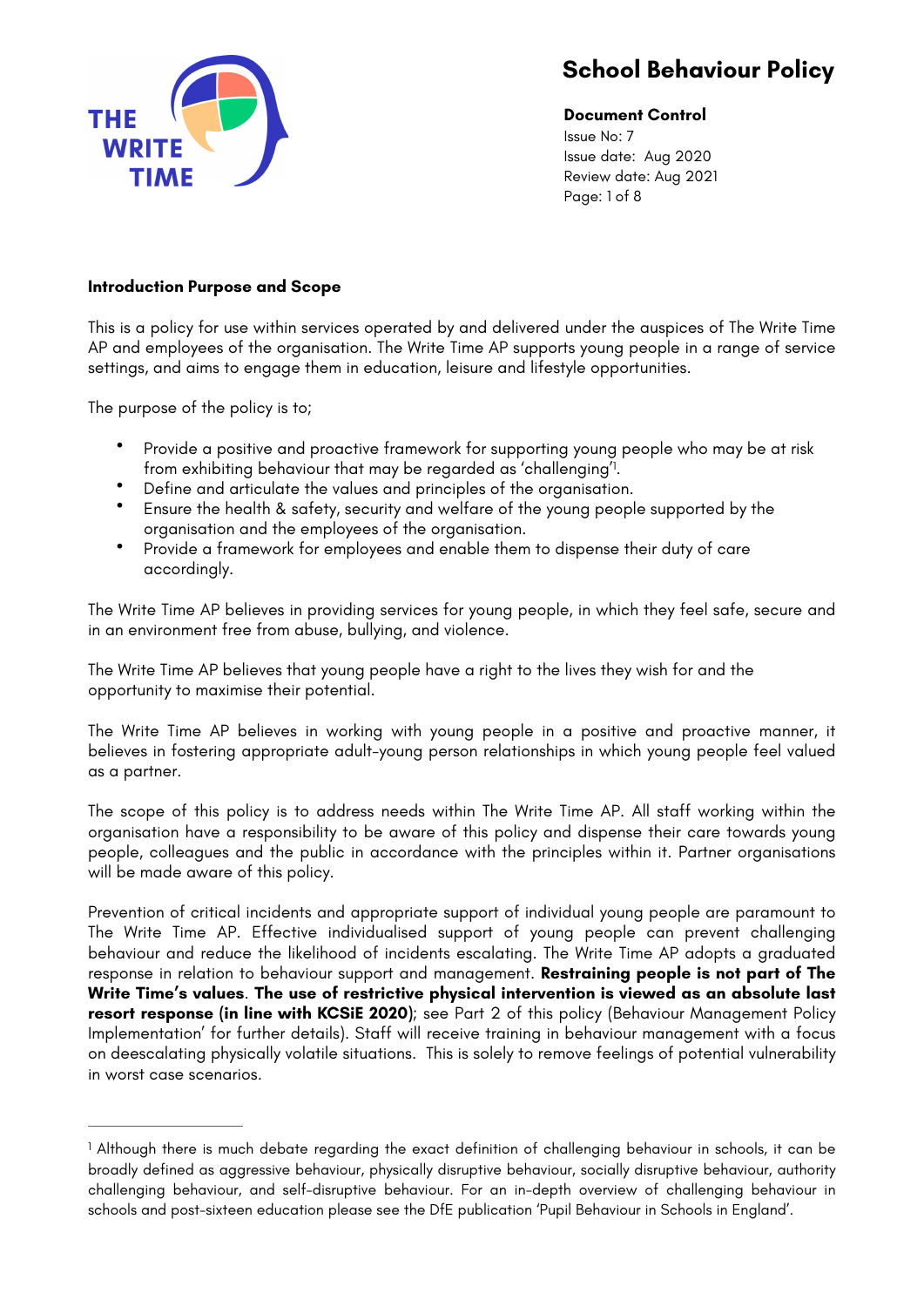

**Document Control** Issue No: 7 Issue date: Aug 2020 Review date: Aug 2021 Page: 2 of 8

To reflect the principle that The Write Time AP believes that emphasis must be afforded to the welfare and rights of young people and the belief that positive behaviour support is the most effective way of working with children. The Behaviour Support Plan will focus on the positive behaviour support.

### **Part 1: Positive Behaviour Support**

#### **Section 1: Values & Principles**

- 1. The Write Time AP believes that it provides excellent opportunities to individual young people through:
	- Appropriate assessment and effective support
	- Individualised packages of education, support and inclusion<br>• Elevible approaches to educating and supporting young peo
	- Flexible approaches to educating and supporting young people<br>• Aiming to anghle each young person to achieve their full potenti
	- Aiming to enable each young person to achieve their full potential
	- The development of appropriately trained staff
	- Involvement and discussion with young people and their families or carers
	- The development and delivery of a unique ethos laid out in The Write Time's Curriculum Policy

1.2 In order to ensure the students and staff are in a safe learning environment at The Write Time students are expected to "treat others as they would like to be treated" and are also given five rules to follow:

- No Violence<br>• No Theft
- No Theft
- No Bullying
- No Drugs and Alcohol
- No exclusive internal or external relationships

1.3 Young people are expected to sign and adhere to a group agreement concerning their attitude, behaviour, and attendance. The young people revisit and discuss the agreement at different points throughout the year and where possible agree on appropriate consequences for breaching the agreement.

1.4 There is an expectation that:

- Managers and staff are aware of this policy and operate within the guidance associated with it.
- Managers and staff are aware of national initiatives and guidance and operate within guidance as it is offered by the relevant agencies
- There is a process for assessing and managing risk in the context of behaviour management
- There are robust recording and reporting systems, these systems must be current and all staff should make good and appropriate use of them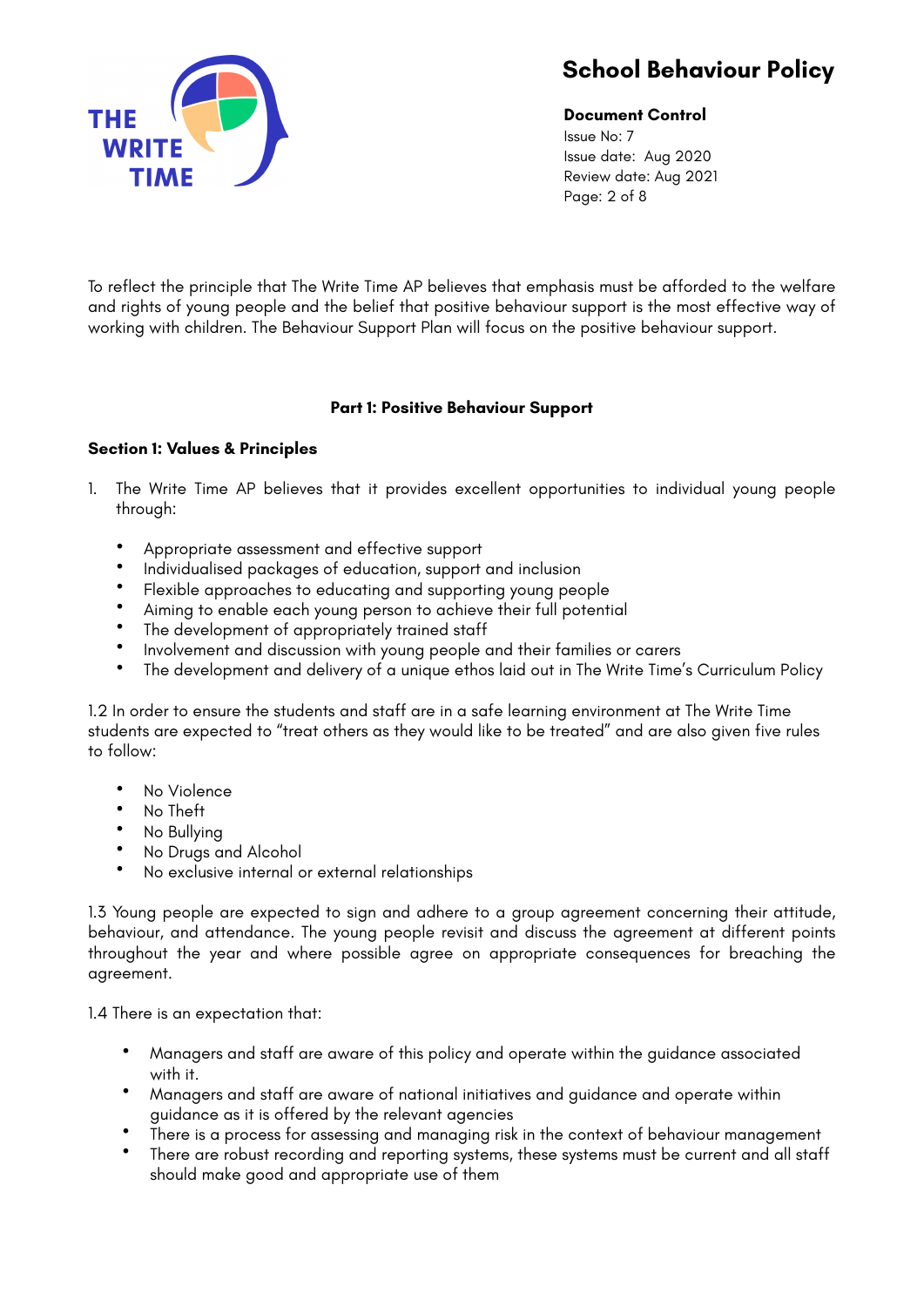

**Document Control**

Issue No: 7 Issue date: Aug 2020 Review date: Aug 2021 Page: 3 of 8

- In all circumstances people have access to appropriate support following an incident. This includes The Write Time APs staff, young people, visitors and others who may have witnessed an incident which has an effect on them
- 5. All young people should have access to:
	- Appropriate support<br>• Education and the or
	- Education and the curriculum
	- Opportunities to maintain interests and develop new interests
	- Appropriate opportunities for sustaining and developing a range of relationships with other children and young people, their families and friends
	- Documentation in a format they understand and articulate a preference for
	- Information that is accessible
	- A service that is sensitive to culture, ethnicity and spiritual needs
- 1.6 The Write Time AP supports many young people who have a variety of needs. We offer support based on need with due regard for gender identification, sexuality and sexual expression, cultural background, and spiritual expression.

### **Section 2: Behaviour Support and Change**

- 2.1 Behaviour support and change is achieved by ensuring that The Write Time AP works positively and proactively with young people. For this to be achieved staff will view behaviour in the wider context and understand that:
	- Behaviour is experienced, expressed and used within the context and dynamics of human relationships
	- Behaviour is used to communicate unmet need
	- Human behaviour can be experienced and expressed through a range of emotional expressions, all of which are observable
	- Most human behaviour is acceptable within certain environmental constraints, it is most often the environment that increases risk or social consequences as a result of the behaviour
	- It is often the environment that creates behaviours which are viewed as socially unacceptable by others
	- Some young people will have experienced environments in which a range of behaviours may have been supported as appropriate and reinforced by adults in their life

2.2 The Write Time AP will:

- Identify personal and environmental factors, which impact on individual young people
- Assess the reasons why a young person may use particular challenging behaviours and the function the behaviour(s) serve for the individual
- Ensure that strategies and approaches are developed that help to prevent and reduce challenging behaviour wherever practical
- Ensure access to appropriate professional support for young people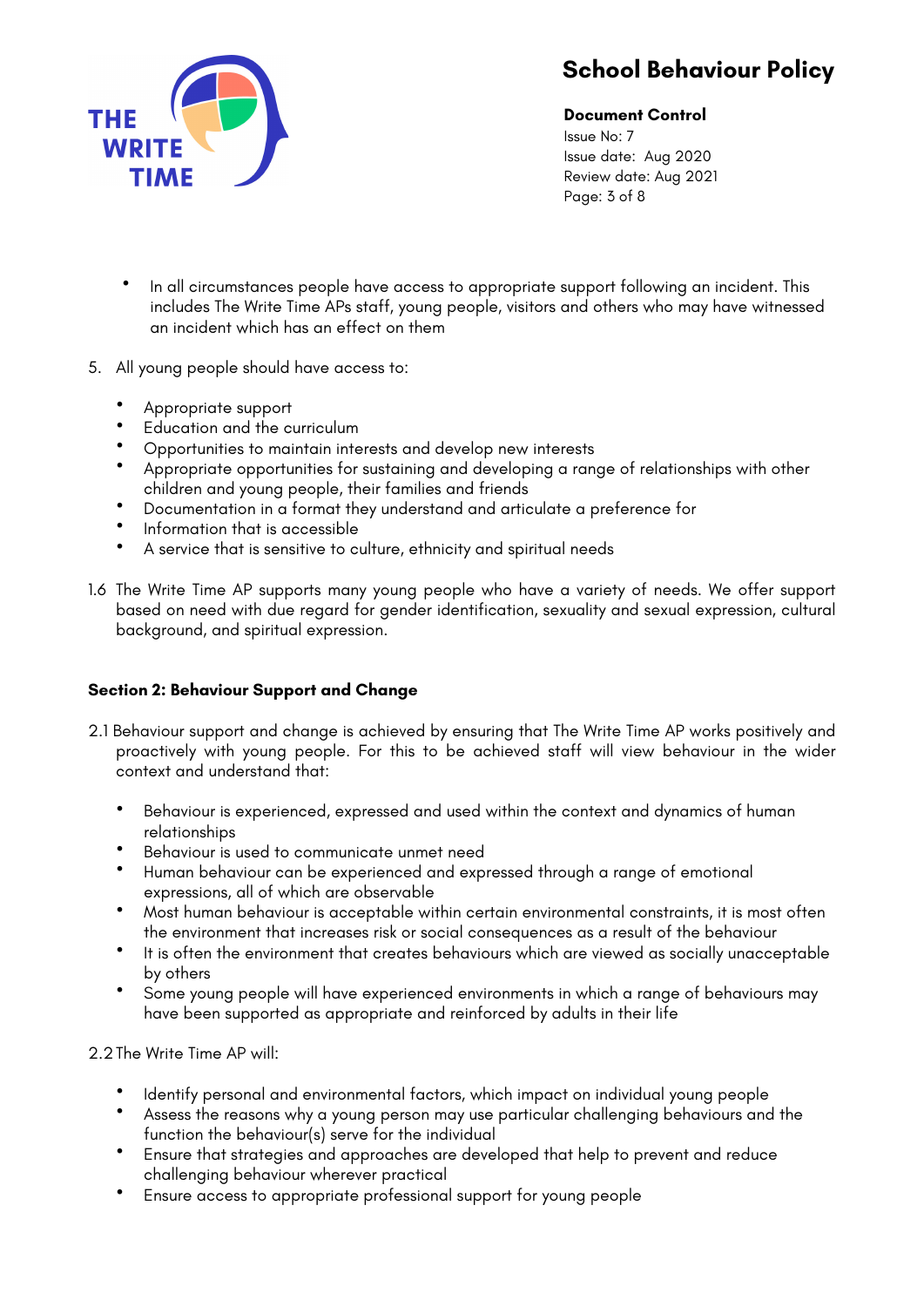

**Document Control**

Issue No: 7 Issue date: Aug 2020 Review date: Aug 2021 Page: 4 of 8

- Enable access to services and support on an equal basis for all young people
- Actively develop opportunities for inclusion where practicable and appropriate<br>• Moniter and evaluate behaviour and continue to review interventions accordina
- Monitor and evaluate behaviour and continue to review interventions accordingly
- Develop individual Behaviour Support Plans
- 3. Prevention will be achieved by:
	- Holding positive views of young people and building on the relationships valued by the individual
	- Weekly, and where necessary daily, positive reporting of behaviour and academic performance to parents to affirm positive behaviour.
	- Educating students about Choice Theory and helping them to reflect on this in their daily life inside and outside of school.
	- Developing appropriate positive relationships with young people based on appropriate values base and professional boundaries
	- Creating an environment in which young people feel safe and secure
	- Ensuring staff have the appropriate skills to effectively support young people through training and Insets i.e. Choice Theory Training, SEND training etc.
	- Supporting young people, as far as is possible, to understand their behaviour and learn alternative ways of expressing themselves or achieving their desired aim (basic need) through alternative methods.
	- Including, involving, listening and taking account of the views held by the young person
	- Ensuring staff have clear guidance and appropriate skills
	- Recognising the personal indicators exhibited by individual young people when they are having difficulty in managing their emotional state or are reaching crisis
	- Identifying previously successful diversion and de-escalation strategies, these must be incorporated in to the individual Behaviour Support Plan
	- Identifying emerging risk indicators and ensuring there is a written record of appropriate interventions

### **Section 3: Risk Assessment**

3.1 When assessing risk, the following must be considered:

- The environmental context of the behaviour and the relative effect this may have on the element of risk and potential outcomes of the behaviour
- Personal vulnerability factors affecting individual young people and the impact this may have in contributing to their behaviour and how they express themselves
- The probability of emerging risk and the seriousness of potential outcomes
- How preventative and proactive measures may effectively reduce the level of risk
- 2. All young people who have Behaviour Support Plans must have an appropriate written behavioural risk assessment which dovetails with the written Behaviour Support Plan and details:
	- The targeted behaviour(s)
	- The environments in which the behaviour is displayed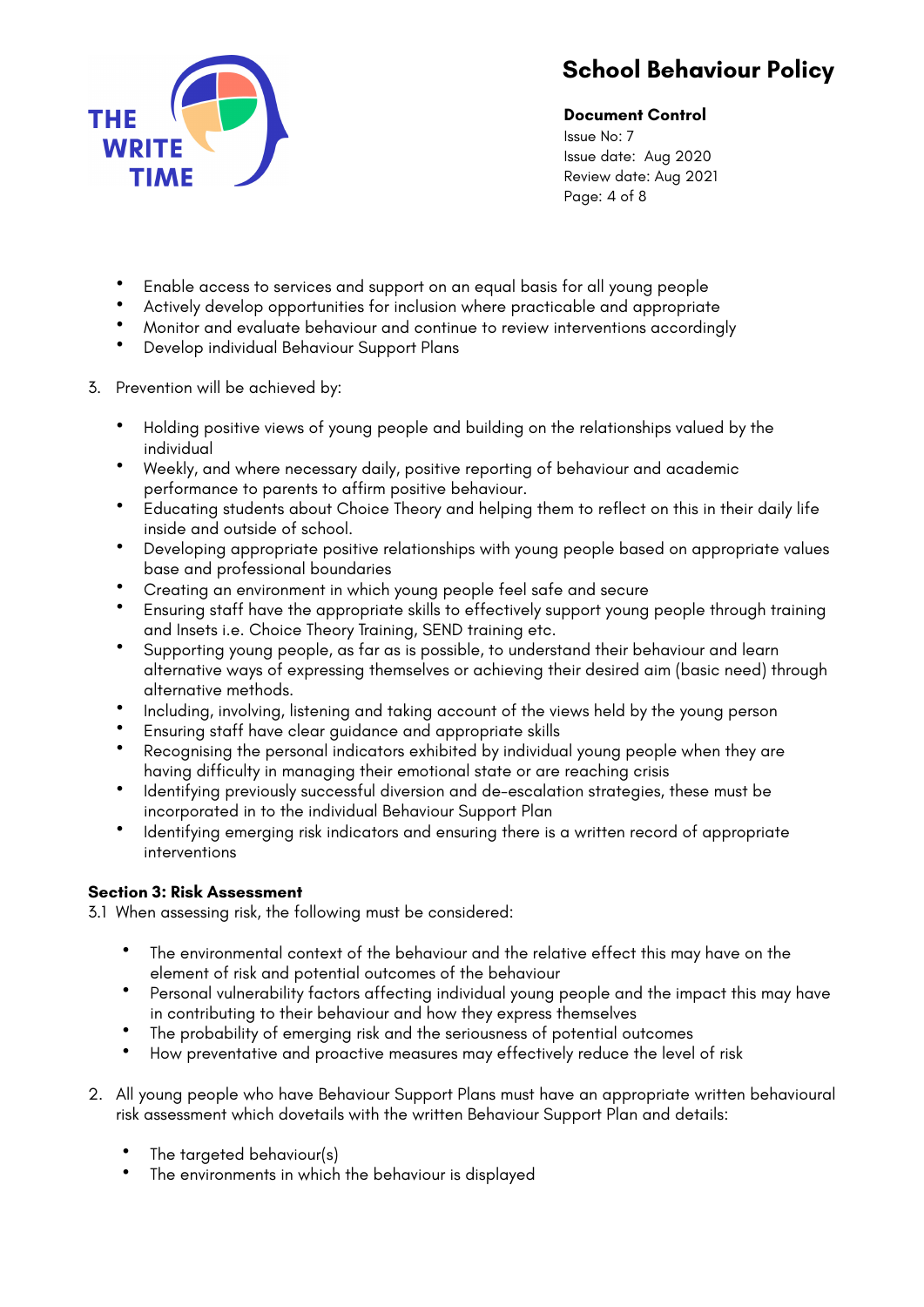

**Document Control**

Issue No: 7 Issue date: Aug 2020 Review date: Aug 2021 Page: 5 of 8

- The objective assessment of the level of risk the behaviour presents to the person and/or others
- If possible an identification of who is at risk
- Risk reduction strategies which may require The Write Time AP behavioural interventions
- Short and long term goals of the risk reduction strategies
- All details of Behaviour Support Plans are to be recorded on schoolpod under Student/ Notes/ BSP
- 3.3 If the risk assessment indicates that it may be necessary to use physical interventions as part of a planned behavioural response due regard must be given.

### **Section 4: Reporting and Recording**

- 1. It is important that in achieving consistent standards of support, staff use appropriate reporting and recording tools. The Write Time AP has a robust set of appropriate reporting and recording tools. This will enable staff to record:
	- The context of the incident, time of day, location, environmental issues
	- Who was present including other young people staff, members of the public or family members<br>• Type of incident and relative risk
	- Type of incident and relative risk<br>• Antecedent factors what happe
	- Antecedent factors, what happened before the incident
	- What alternative actions had been tried to prevent the escalation of the incident
	- How the behaviour was effectively managed and the outcomes of the situation. Positive outcomes should be recorded to inform Behaviour Support Plans
	- Any debrief action for the young person, staff who were involved and any witnesses to the incident both young people or adults

As of September 2017, The Write Time has invested in a bespoke MIS system for the support of our educational and social values. All key incidents (both positive and negative) will be stored on our MIS, making data extraction simple yet effective for both delivery staff, management, and external inspectors.

#### **Summary**

This document is set in two distinctive parts with emphasis on Part 1: Behaviour Support and Management. In the development of this policy The Write Time AP has strived to reflect principles of:

- Mutual respect for young people, colleagues and others who come in to contact with the service
- Employing a full range of strategies and support for young people
- Enabling opportunities for meaningful communication and interaction
- The creation of a positive environment for all<br>• Delivering a full curriculum to young people the
- Delivering a full curriculum to young people that promotes skills, motivation and learning opportunities
- Promoting an ethos of positive behaviour support that leads to a reduction in the use of restrictive physical skills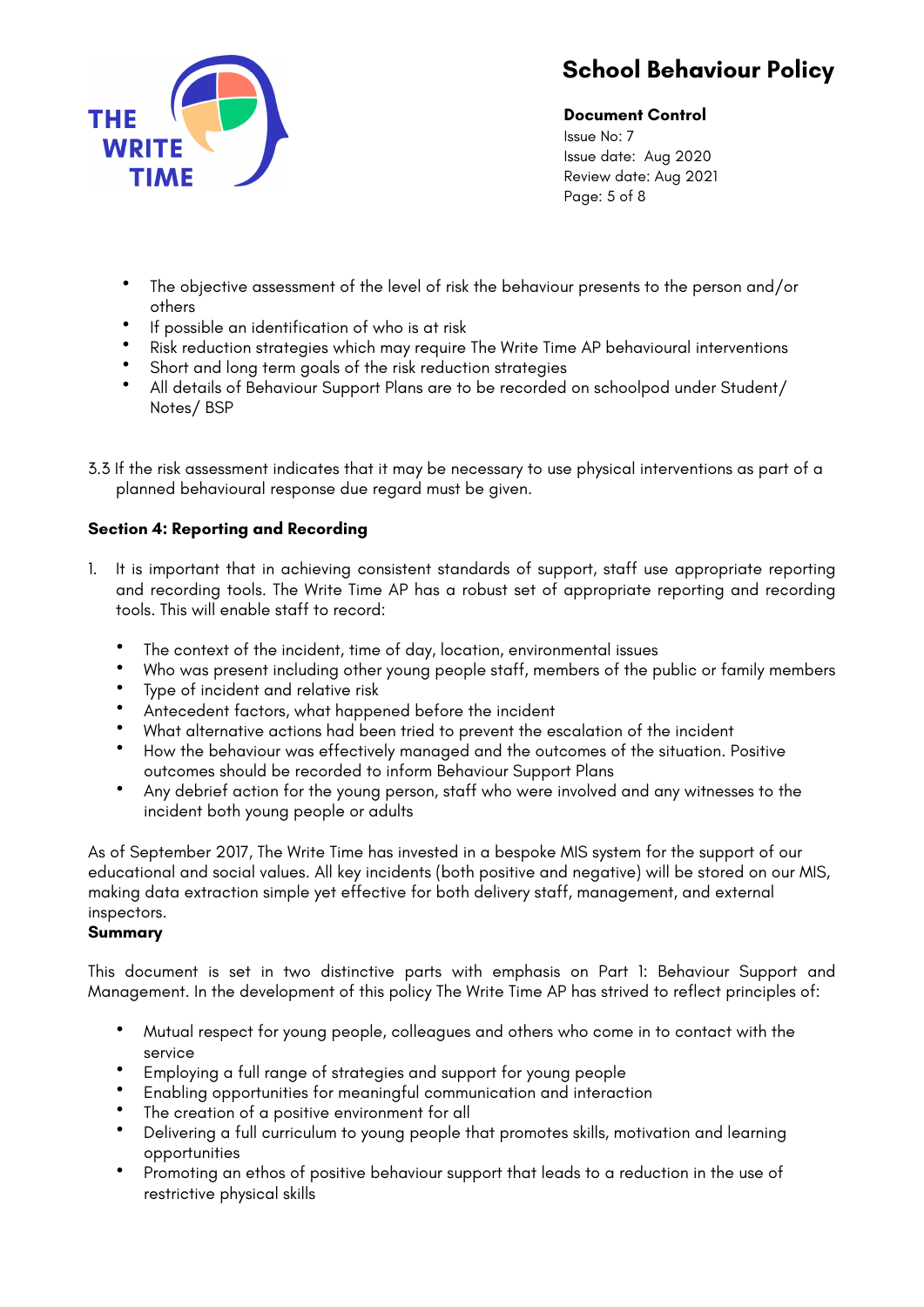

**Document Control** Issue No: 7 Issue date: Aug 2020 Review date: Aug 2021 Page: 6 of 8

- Promoting an environment which is safe for young people and employees
- The Write Time AP holds paramount the rights of young people to feel safe, secure and free from any form of abuse and bullying

### **Part 2. School Behaviour Policy Implementation**

#### **Introduction**

Young people who access The Write Time often have multiple and complex needs. Anti-social behaviour may well be a feature of their lives to date. The Write Time's Behavioural Management Policy is based on the concept of positive reinforcement. At the heart of the Policy is the principle of respect for oneself and others, involving a range of strategies and techniques which are supported by verbal and positive communication. The approach is exemplified by The Write Time's ethos of not using physical intervention. However, should there be a situation where a young person is at risk of seriously injuring themselves or others then the use of limited physical intervention by appropriately trained staff as a last resort may be appropriate, but only when all non-physical approaches have been exhausted.

#### **Strategy**

The Write Time aims to turn difficult and disruptive behaviour into more positive attitudes and socially appropriate behaviour.

The Write Time's approach to behaviour management has several key strategies:

- Build a strong rapport with each students and sense of family as an organisation
- Appropriately assesses needs and identify and effective support
- Individualised packages of education and support
- Clear and appropriate boundaries<br>• 1 member of staff in every class i
- 1 member of staff in every class room with a mentor or Senior leader always available for additional support if required.
- Enthusiastic curriculum delivery
- Enabling each young person to set meaningful goals in line with their potential
- The development of appropriately trained staff
- The continuous involvement of parents/carers
- The embedding of the Choice Theory and Reality Therapy ethos to become and outstanding world class "Quality School".

The Write Time assessment requires staff to record a student's involvement with other agencies such as Social Services or YOTs.

All staff are required are required to record evidence of the following types of behaviour:

- Bullying
- Violence
- Inappropriate sexual references
- Inappropriate sexual verbal communication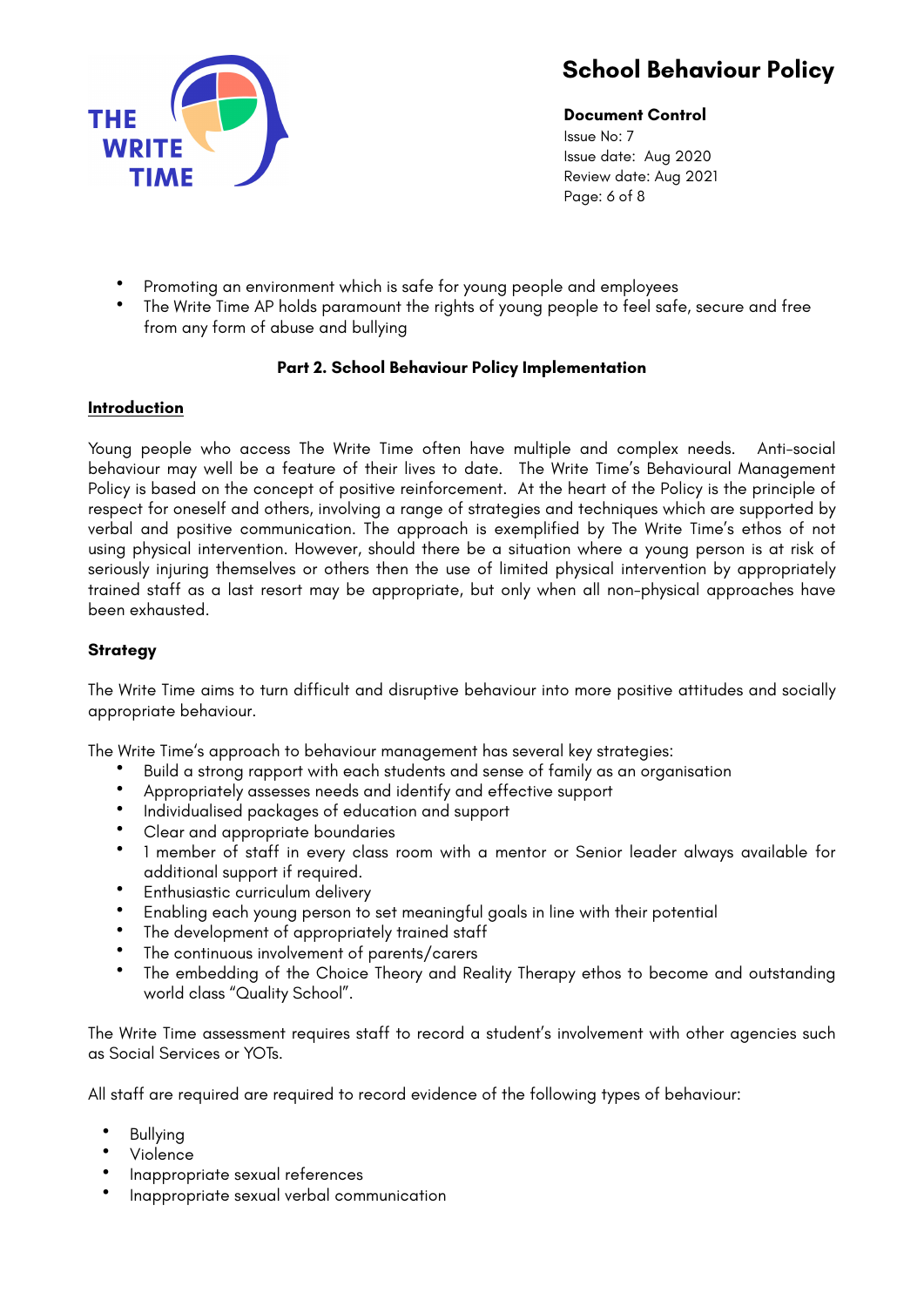

### **Document Control**

Issue No: 7 Issue date: Aug 2020 Review date: Aug 2021 Page: 7 of 8

- Substance misuse
- Self-harm
- Group disruption
- Verbal aggression

The weekly personal tutorials serve also to monitor behaviour and address problems as they occur by discussing and recording the appropriate actions required. Tutors must communicate with parents on a weekly basis at the minimum of twice a week to report on behaviour attitude.

Behaviour issues need to be dealt with promptly by all staff that come into contact with young people. Regular contact is maintained between The Write Time staff, students, parents and carers.

Home visits should be made at least once per year to provide insight, advice and support. This will also be carried out to create opportunities for discussion about school expectations an hopes or each student holistically.

Where there are persistent or serious concerns over a student's behaviour The Write Time works with other outside agencies. These may specialise in issues such as substance misuse and anger management, etc. Visits to households will be more frequent than annually if any safeguarding concerns arise.

### **Choice Theory - Behaviour Management Strategy**

The Write Time works on the premise that any behavioural incident will have the following elements which appear in a linear sequence.

The ABC elements are:

- A Antecedence the trigger.
- B Behaviour positive or negative.
- C Consequences positive or negative.

Based on the understanding that all behaviour is carried out in order to fulfil a need, element A will be explored with the student together with a member of staff. The basic needs highlighted should also be identified.

All staff should have access to the underpinning information which will enable them to understand the ABC process and employ the appropriate behaviour management responses.

As a result of this process associated with any incident, the following should occur:

- Setting and implementation of appropriate learning consequences (Not punishments. Consequences are decided upon with consideration of our Choice Theory learning consequences approach).
- Consequences should suitably challenge students to move out of their comfort zone but not into a zone of complete fear.
- Debriefing to staff, young people and the line manager